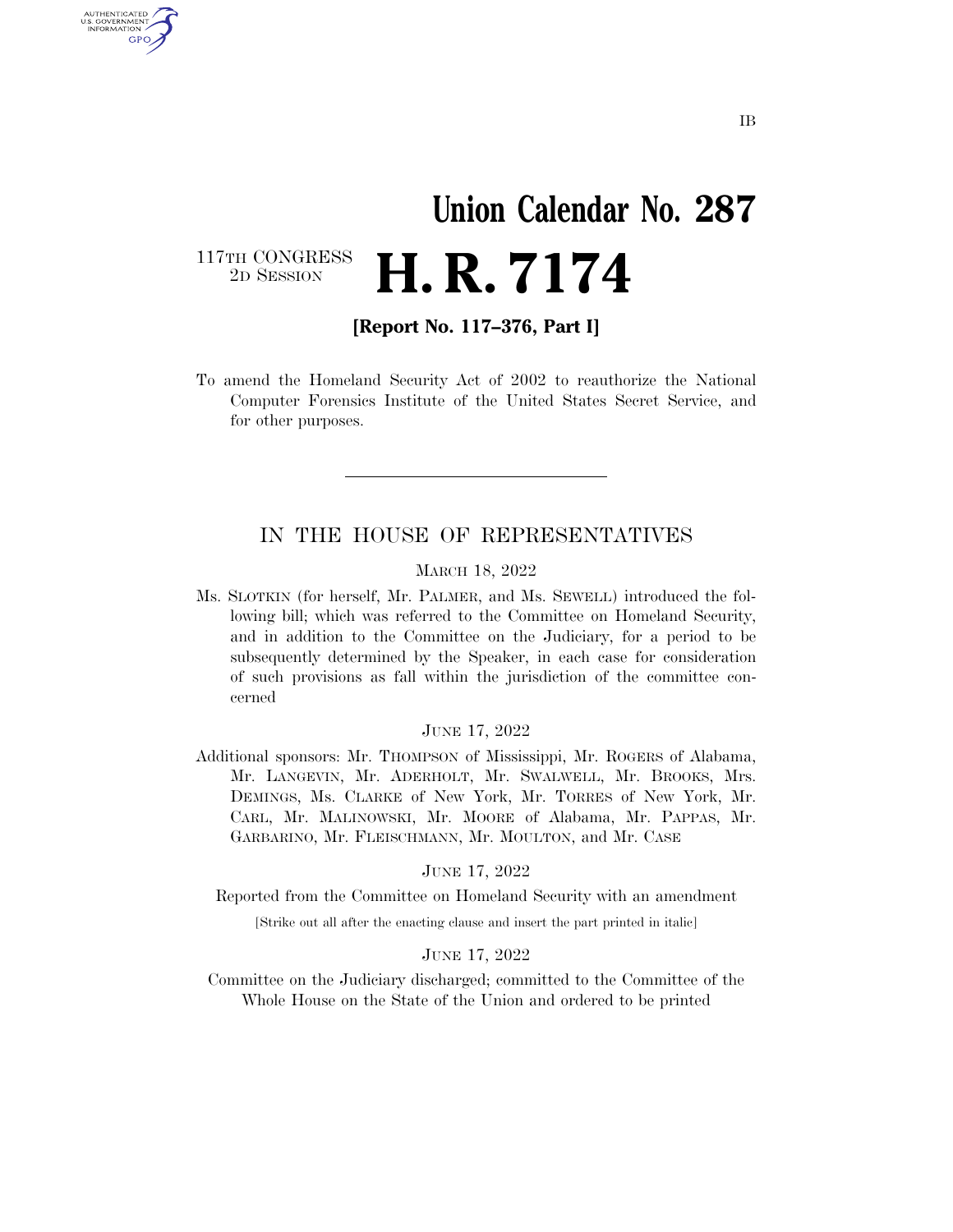### **A BILL**

2

To amend the Homeland Security Act of 2002 to reauthorize the National Computer Forensics Institute of the United States Secret Service, and for other purposes.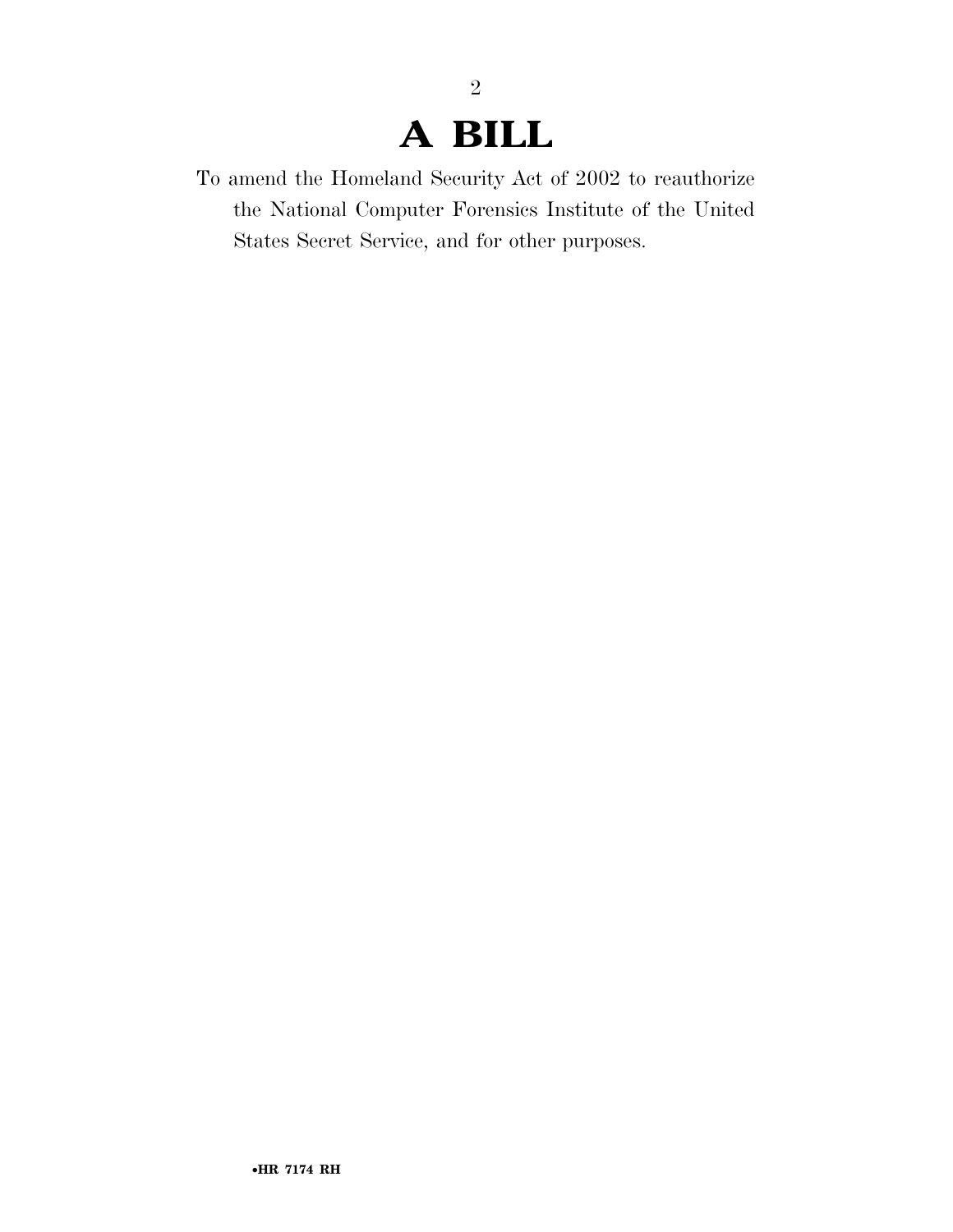| 1              | Be it enacted by the Senate and House of Representa-         |
|----------------|--------------------------------------------------------------|
| 2              | tives of the United States of America in Congress assembled, |
| 3              | <b>SECTION 1. SHORT TITLE.</b>                               |
| $\overline{4}$ | This Act may be cited as the "National Computer"             |
| 5              | <i>Forensics Institute Reauthorization Act of 2022".</i>     |
| 6              | SEC. 2. REAUTHORIZATION OF THE NATIONAL COMPUTER             |
| 7              | FORENSICS INSTITUTE OF THE DEPARTMENT                        |
| 8              | OF HOMELAND SECURITY.                                        |
| 9              | (a) IN GENERAL.—Section 822 of the Homeland Secu-            |
| 10             | rity Act of 2002 (6 U.S.C. 383) is amended—                  |
| 11             | $(1)$ in subsection $(a)$ —                                  |
| 12             | $(A)$ in the subsection heading, by striking                 |
| 13             | "IN GENERAL" and inserting "IN GENERAL;                      |
| 14             | MISSION";                                                    |
| 15             | $(B)$ by striking "2022" and inserting                       |
| 16             | "2032"; and                                                  |
| 17             | $(C)$ by striking the second sentence and in-                |
| 18             | serting "The Institute's mission shall be to edu-            |
| 19             | cate, train, and equip State, local, territorial,            |
| 20             | and Tribal law enforcement officers, prosecutors,            |
| 21             | judges, participants in the United States Secret             |
| 22             | Service's network of cyber fraud task forces, and            |
| 23             | other appropriate individuals regarding the in-              |
| 24             | vestigation and prevention of cybersecurity inci-            |
| 25             | dents, electronic crimes, and related cybersecu-             |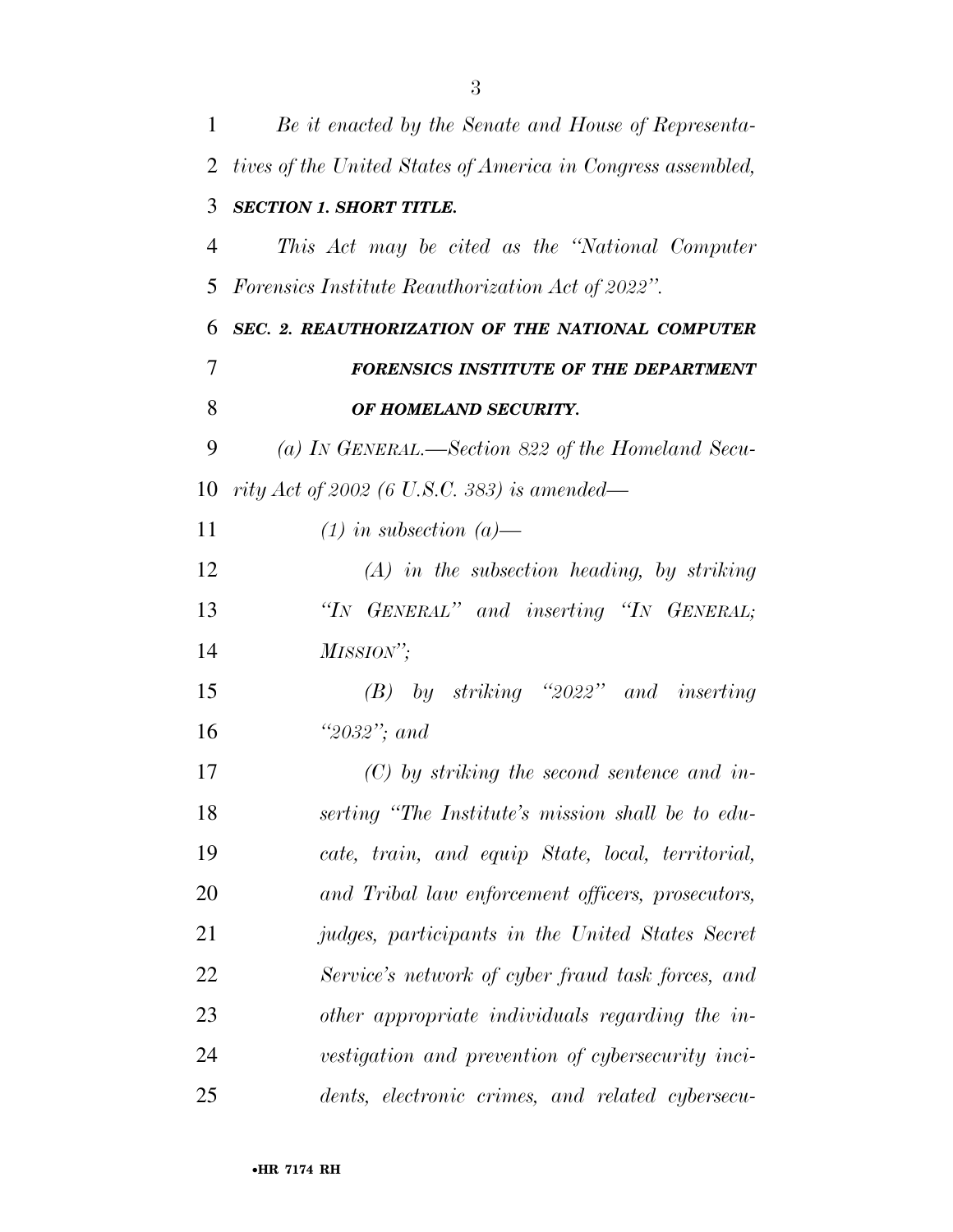| $\mathbf{1}$   | rity threats, including through the dissemination            |
|----------------|--------------------------------------------------------------|
| $\overline{2}$ | of homeland security information, in accordance              |
| 3              | with relevant Department guidance regarding                  |
| $\overline{4}$ | privacy, civil rights, and civil liberties protec-           |
| 5              | $tions.$ ";                                                  |
| 6              | (2) by redesignating subsections (c) through $(f)$           |
| 7              | as subsections $(d)$ through $(g)$ , respectively;           |
| 8              | $(3)$ by striking subsection $(b)$ and inserting the         |
| 9              | following new subsections:                                   |
| 10             | "(b) CURRICULUM.—In furtherance of subsection $(a)$ ,        |
| 11             | all education and training of the Institute shall be con-    |
| 12             | ducted in accordance with relevant Federal law and policy    |
| 13             | regarding privacy, civil rights, and civil liberties protec- |
| 14             | tions, including best practices for safeguarding data pri-   |
| 15             | vacy and fair information practice principles. Education     |
| 16             | and training provided pursuant to subsection $(a)$ shall re- |
| 17             | <i>late to the following:</i>                                |
| 18             | $\lq(1)$ Investigating and preventing cybersecurity          |
| 19             | incidents, electronic crimes, and related cybersecurity      |
| 20             | threats, including relating to instances involving il-       |
| 21             | licit use of digital assets and emerging trends in cy-       |
| 22             | bersecurity and electronic crime.                            |
| 23             | $\lq(2)$ Conducting forensic examinations of com-            |
|                |                                                              |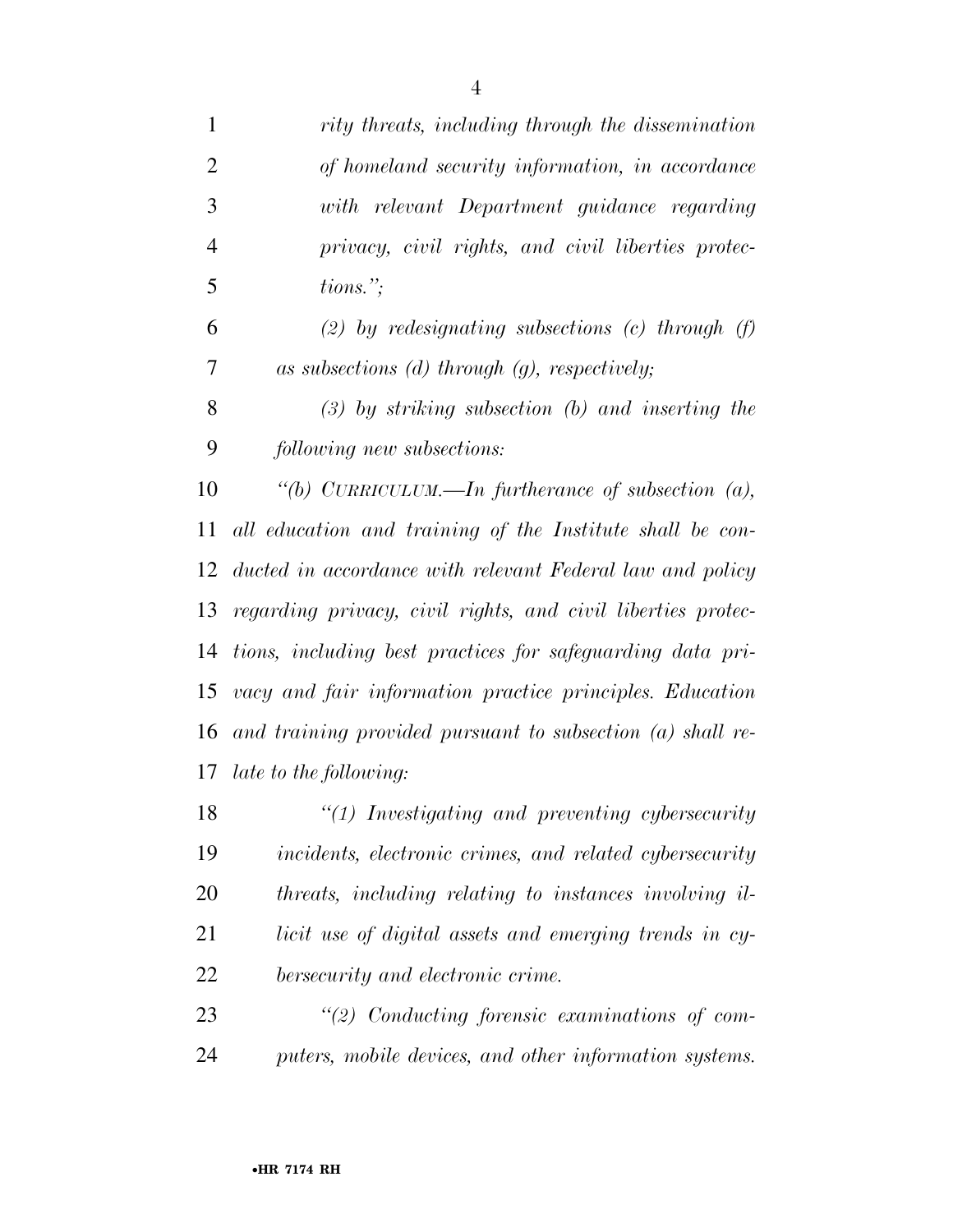*''(3) Prosecutorial and judicial considerations related to cybersecurity incidents, electronic crimes, related cybersecurity threats, and forensic examina- tions of computers, mobile devices, and other informa- tion systems. ''(4) Methods to obtain, process, store, and admit digital evidence in court. ''(c) RESEARCH AND DEVELOPMENT.—In furtherance* 

 *of subsection (a), the Institute shall research, develop, and share information relating to investigating cybersecurity incidents, electronic crimes, and related cybersecurity threats that prioritize best practices for forensic examina- tions of computers, mobile devices, and other information systems. Such information may include training on meth- ods to investigate ransomware and other threats involving the use of digital assets.'';* 

*(4) in subsection (d), as so redesignated—* 

 *(A) by striking ''cyber and electronic crime and related threats is shared with State, local, tribal, and territorial law enforcement officers and prosecutors'' and inserting ''cybersecurity incidents, electronic crimes, and related cyberse- curity threats is shared with recipients of edu- cation and training provided pursuant to sub-section (a)''; and*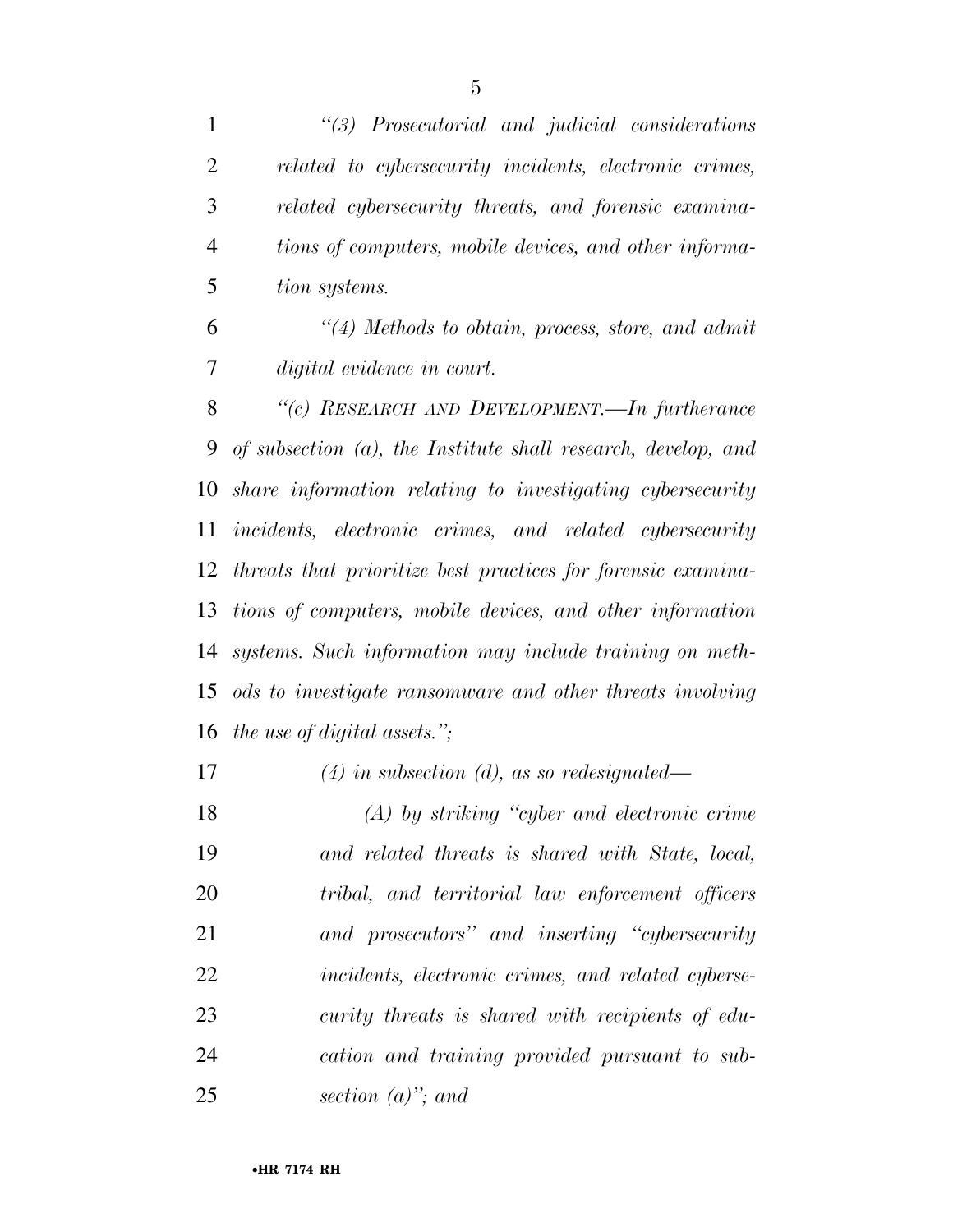| $\mathbf{1}$   | $(B)$ by adding at the end the following new      |
|----------------|---------------------------------------------------|
| $\overline{2}$ | sentence: "The Institute shall prioritize pro-    |
| 3              | viding education and training to individuals      |
| $\overline{4}$ | from geographically-diverse jurisdictions         |
| 5              | <i>throughout the United States.</i> ";           |
| 6              | $(5)$ in subsection (e), as so redesignated—      |
| 7              | $(A)$ by striking "State, local, tribal, and      |
| 8              | territorial law enforcement officers" and insert- |
| 9              | ing "recipients of education and training pro-    |
| 10             | vided pursuant to subsection $(a)$ "; and         |
| 11             | $(B)$ by striking "necessary to conduct cyber"    |
| 12             | and electronic crime and related threat inves-    |
| 13             | tigations and computer and mobile device foren-   |
| 14             | sic examinations" and inserting "for inves-       |
| 15             | tigating and preventing cybersecurity incidents,  |
| 16             | electronic crimes, related cybersecurity threats, |
| 17             | and for forensic examinations of computers, mo-   |
| 18             | bile devices, and other information systems";     |
| 19             | $(6)$ in subsection $(f)$ , as so redesignated—   |
| 20             | $(A)$ by amending the heading to read as fol-     |
| 21             | lows: "CYBER FRAUD TASK FORCES";                  |
| 22             | $(B)$ by striking "Electronic Crime" and in-      |
| 23             | serting "Cyber Fraud";                            |
| 24             | $(C)$ by striking "State, local, tribal, and ter- |
| 25             | ritorial law enforcement officers" and inserting  |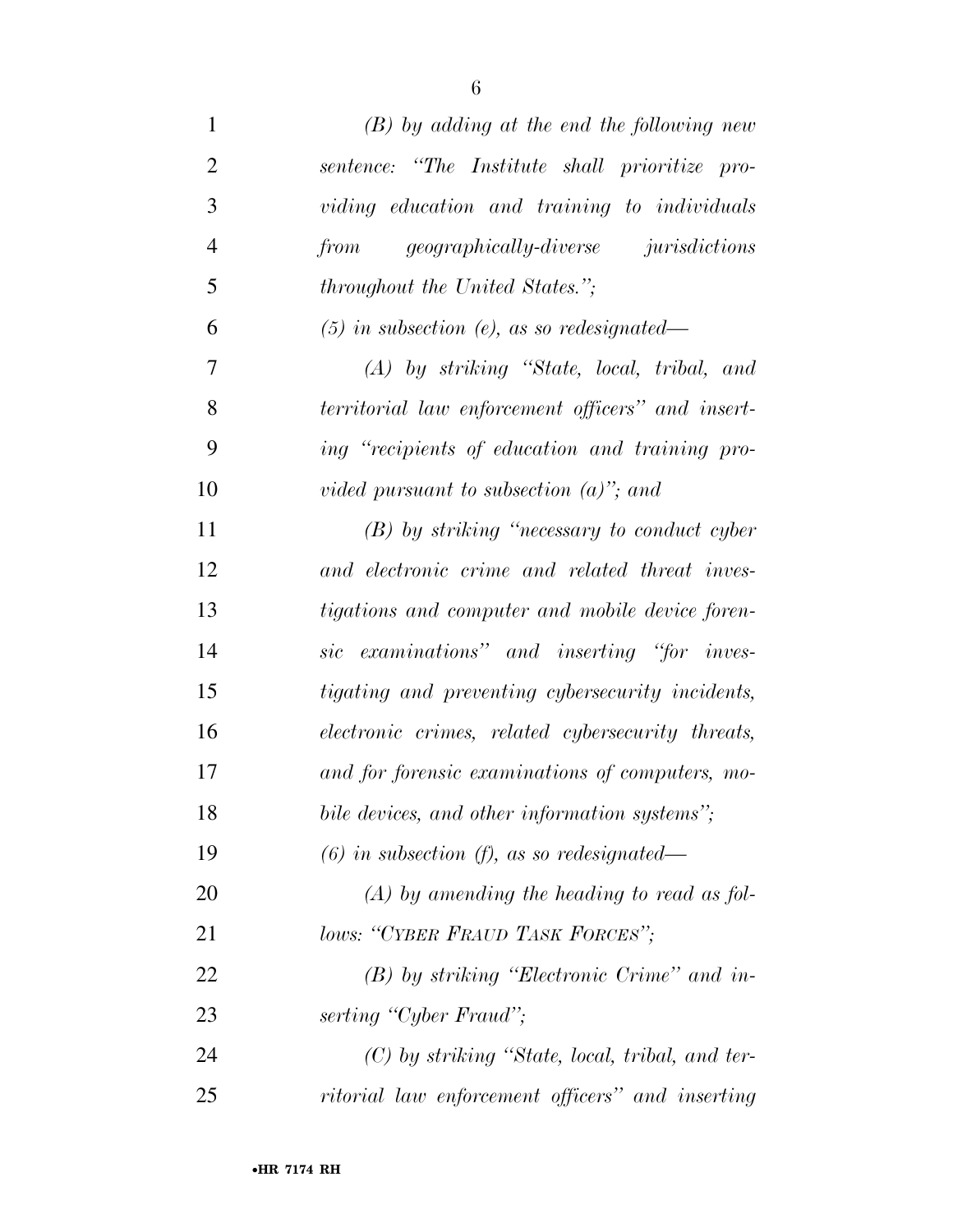| 1              | "recipients of education and training provided                    |
|----------------|-------------------------------------------------------------------|
| $\overline{2}$ | pursuant to subsection $(a)$ "; and                               |
| 3              | (D) by striking " $at$ " and inserting "by";                      |
| $\overline{4}$ | $(7)$ by redesignating subsection $(g)$ , as redesig-             |
| 5              | nated pursuant to paragraph $(2)$ , as subsection $(j)$ ;         |
| 6              | and                                                               |
| 7              | $(8)$ by inserting after subsection $(f)$ , as so redes-          |
| 8              | ignated, the following new subsections:                           |
| 9              | "(g) EXPENSES.—The Director of the United States                  |
| 10             | Secret Service may pay for all or a part of the education,        |
| 11             | training, or equipment provided by the Institute, including       |
| 12             | relating to the travel, transportation, and subsistence ex-       |
| 13             | penses of recipients of education and training provided pur-      |
|                | 14 suant to subsection $(a)$ .                                    |
| 15             | "(h) ANNUAL REPORTS TO CONGRESS.—The Secretary                    |
| 16             | shall include in the annual report required pursuant to sec-      |
|                | 17 tion 1116 of title 31, United States Code, information re-     |
|                | 18 garding the activities of the Institute, including relating to |
| 19             | the following:                                                    |
| 20             | $\lq(1)$ Activities of the Institute, including, where            |
| 21             | possible, an identification of jurisdictions with recipi-         |
| 22             | ents of education and training provided pursuant to               |
| 23             | subsection (a) of this section during such year and in-           |
| 24             | formation relating to the costs associated with such              |
| 25             | education and training.                                           |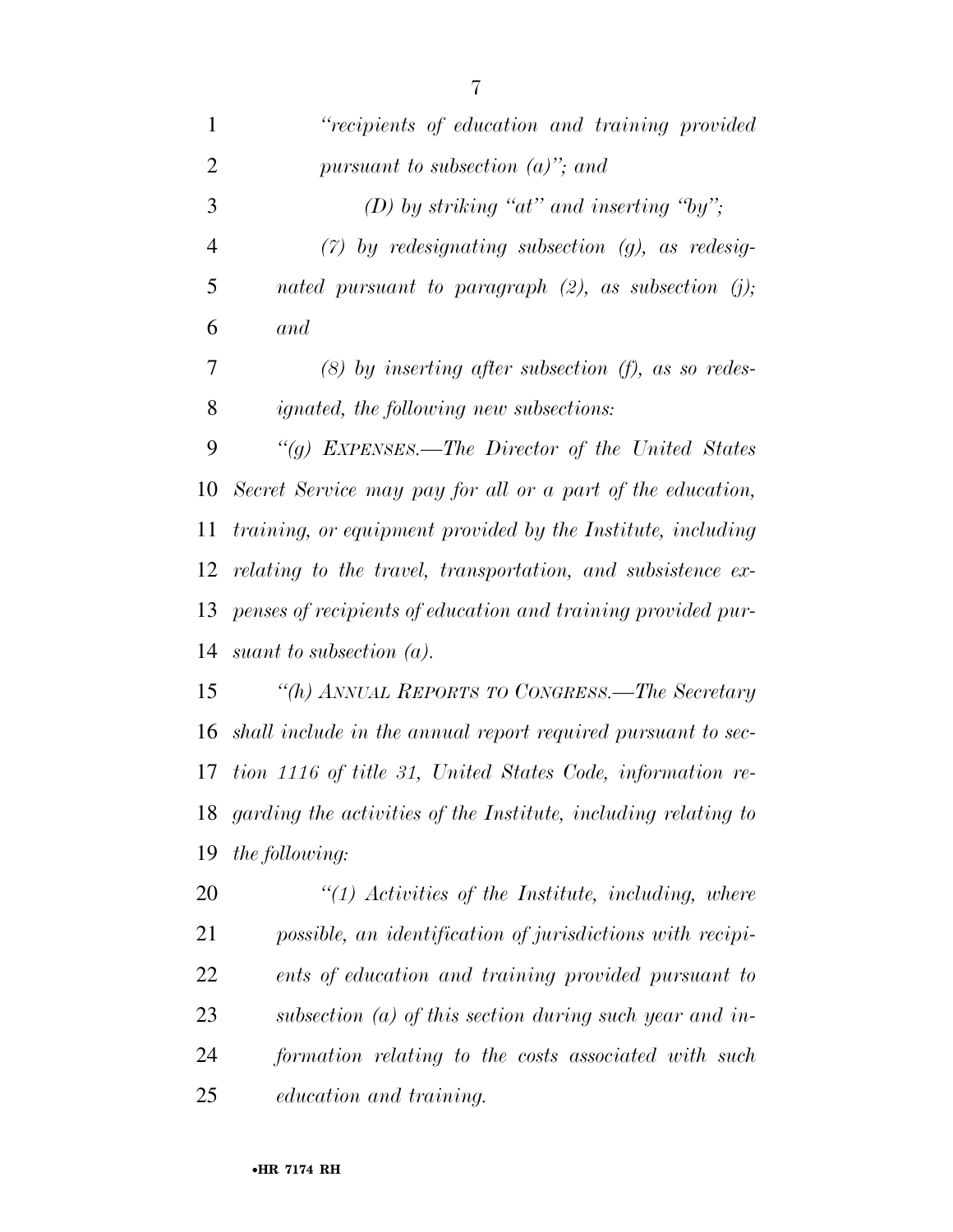| 1              | $\lq(2)$ Any information regarding projected future    |
|----------------|--------------------------------------------------------|
| $\overline{2}$ | demand for such education and training.                |
| 3              | "(3) Impacts of the Institute's activities on juris-   |
| $\overline{4}$ | dictions' capability to investigate and prevent cyber- |
| 5              | security incidents, electronic crimes, and related cy- |
| 6              | bersecurity threats.                                   |
| 7              | $\lq(4)$ A description of the nomination process for   |
| 8              | State, local, territorial, and Tribal law enforcement  |
| 9              | officers, prosecutors, judges, participants in the     |
| 10             | United States Secret Service's network of cyber fraud  |
| 11             | task forces, and other appropriate individuals to re-  |
| 12             | ceive the education and training provided pursuant     |
| 13             | to subsection $(a)$ .                                  |
| 14             | $\lq(5)$ Any other issues determined relevant by the   |
| 15             | Secretary.                                             |
| 16             | "(i) DEFINITIONS.—In this section—                     |
| 17             | "(1) CYBERSECURITY THREAT.—The term<br>$'cy-$          |
| 18             | bersecurity threat' has the meaning given such term    |
| 19             | in section 102 of the Cybersecurity Act of 2015 (en-   |
| 20             | acted as division N of the Consolidated Appropria-     |
| 21             | tions Act, 2016 (Public Law 114-113; 6 U.S.C.          |
| 22             | (1501)                                                 |
| 23             | "(2) INCIDENT.—The term 'incident' has the             |
| 24             | meaning given such term in section $2209(a)$ .         |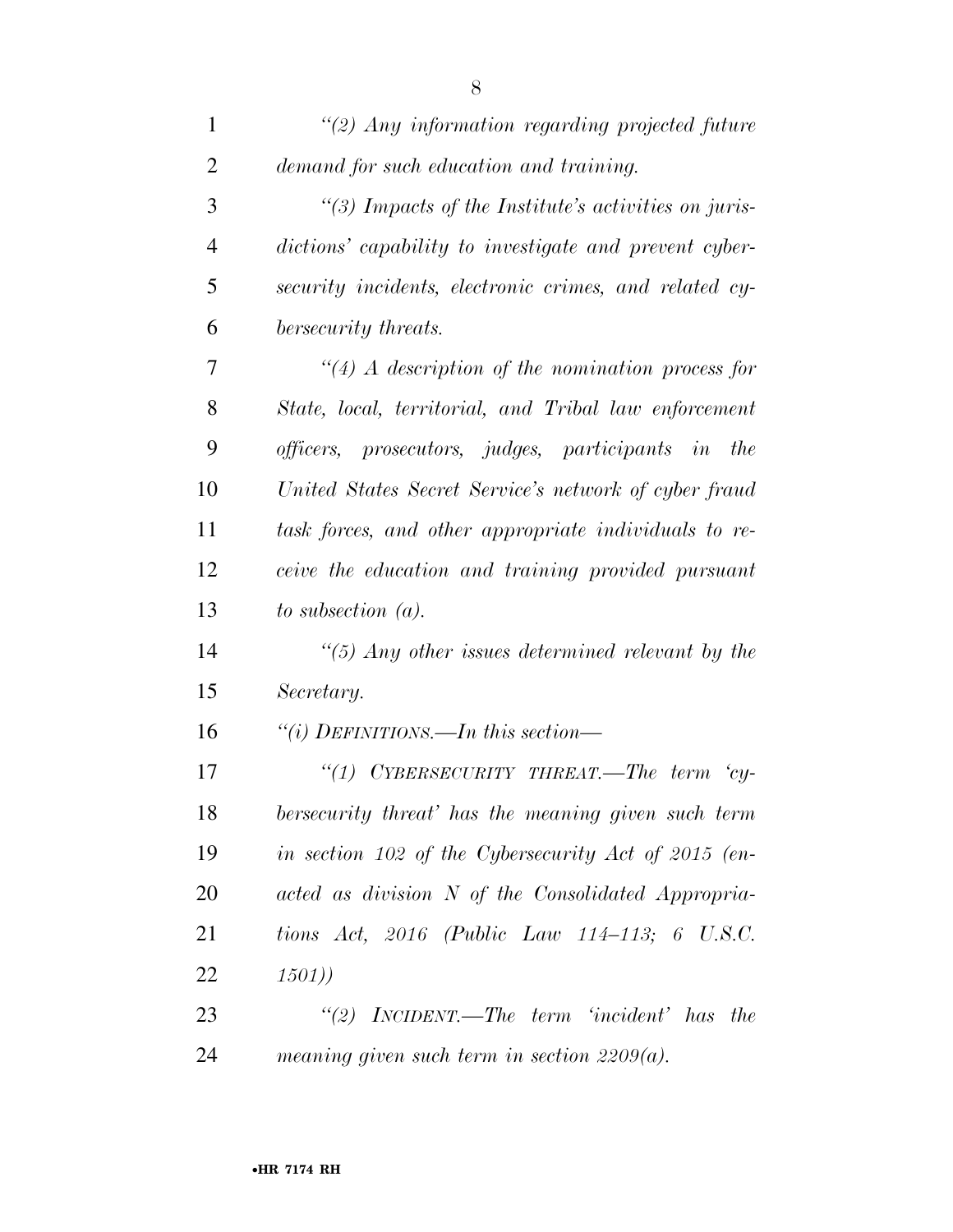*''(3) INFORMATION SYSTEM.—The term 'informa- tion system' has the meaning given such term in sec- tion 102 of the Cybersecurity Act of 2015 (enacted as division N of the Consolidated Appropriations Act, 2016 (Public Law 114–113; 6 U.S.C. 1501(9))).''. (b) GUIDANCE FROM THE PRIVACY OFFICER AND CIVIL RIGHTS AND CIVIL LIBERTIES OFFICER.—The Pri- vacy Officer and the Officer for Civil Rights and Civil Lib- erties of the Department of Homeland Security shall pro- vide guidance, upon the request of the Director of the United States Secret Service, regarding the functions specified in subsection (b) of section 822 of the Homeland Security Act of 2002 (6 U.S.C. 383), as amended by subsection (a).* 

 *(c) TEMPLATE FOR INFORMATION COLLECTION FROM PARTICIPATING JURISDICTIONS.—Not later than 180 days after the date of the enactment of this Act, the Director of the United States Secret Service shall develop and dissemi- nate to jurisdictions that are recipients of education and training provided by the National Computer Forensics In- stitute pursuant to subsection (a) of section 822 of the Homeland Security Act of 2002 (6 U.S.C. 383), as amended by subsection (a), a template to permit each such jurisdic- tion to submit to the Director reports on the impacts on such jurisdiction of such education and training, including information on the number of digital forensics exams con-*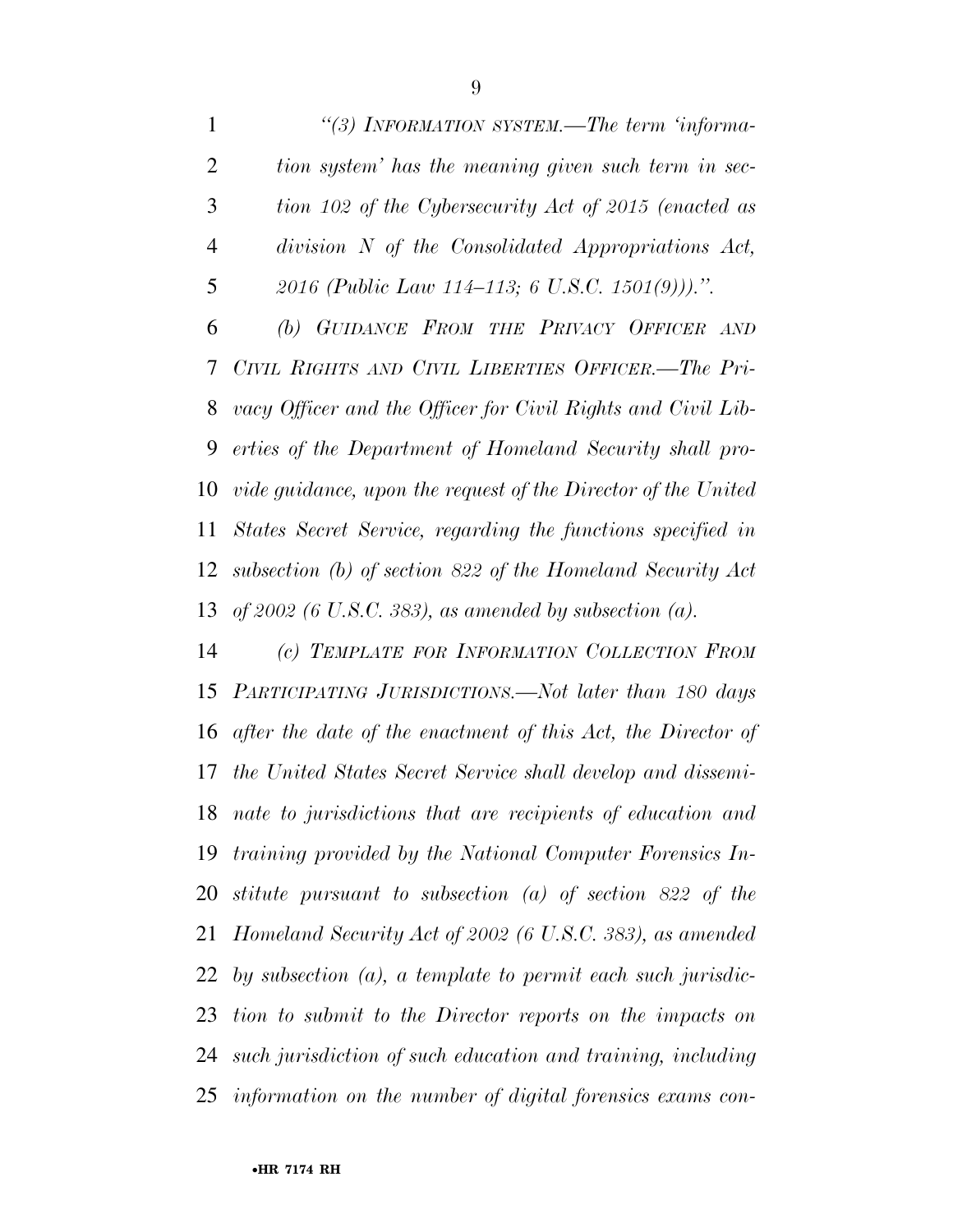*(d) REQUIREMENTS ANALYSIS.—* 

 *(1) IN GENERAL.—Not later than one year after the date of the enactment of this Act, the Director of the United States Secret Service shall carry out a re- quirements analysis of approaches to expand capacity of the National Computer Forensics Institute to carry out the Institute's mission as set forth in subsection (a) of section 822 of the Homeland Security Act of 2002 (6 U.S.C. 383), as amended by subsection (a). (2) SUBMISSION.—Not later than 90 days after completing the requirements analysis under para- graph (1), the Director of the United States Secret Service shall submit to Congress such analysis, to- gether with a plan to expand the capacity of the Na- tional Computer Forensics Institute to provide edu- cation and training described in such subsection. Such analysis and plan shall consider the following: (A) Expanding the physical operations of the Institute. (B) Expanding the availability of virtual* 

*education and training to all or a subset of po-*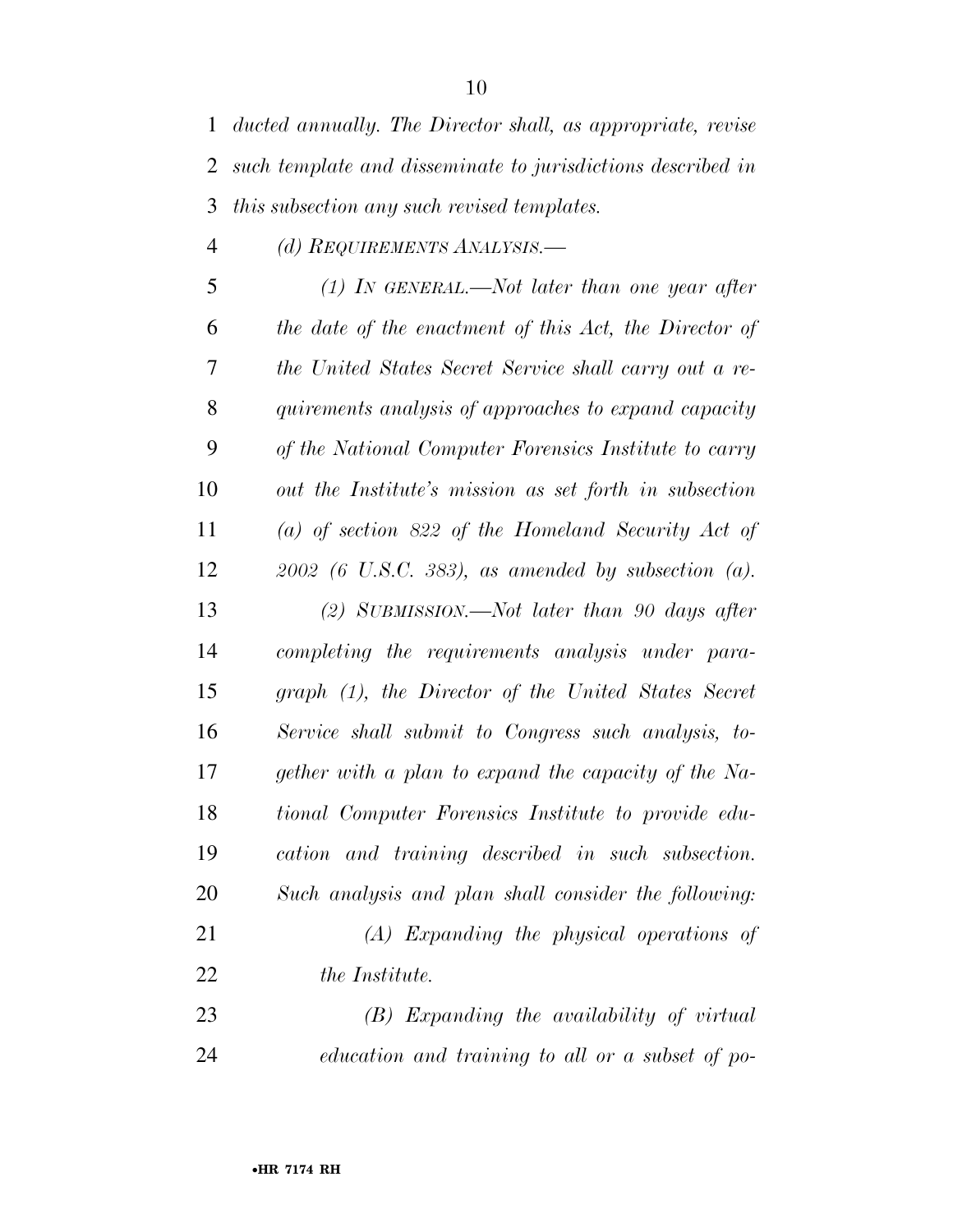*tential recipients of education and training from the Institute. (C) Some combination of the considerations set forth in subparagraphs (A) and (B). (e) RESEARCH AND DEVELOPMENT.—The Director of the United States Secret Service may coordinate with the Under Secretary for Science and Technology of the Depart- ment of Homeland Security to carry out research and devel- opment of systems and procedures to enhance the National Computer Forensics Institute's capabilities and capacity to carry out the Institute's mission as set forth in subsection (a) of section 822 of the Homeland Security Act of 2002 (6 U.S.C. 383), as amended by subsection (a).*